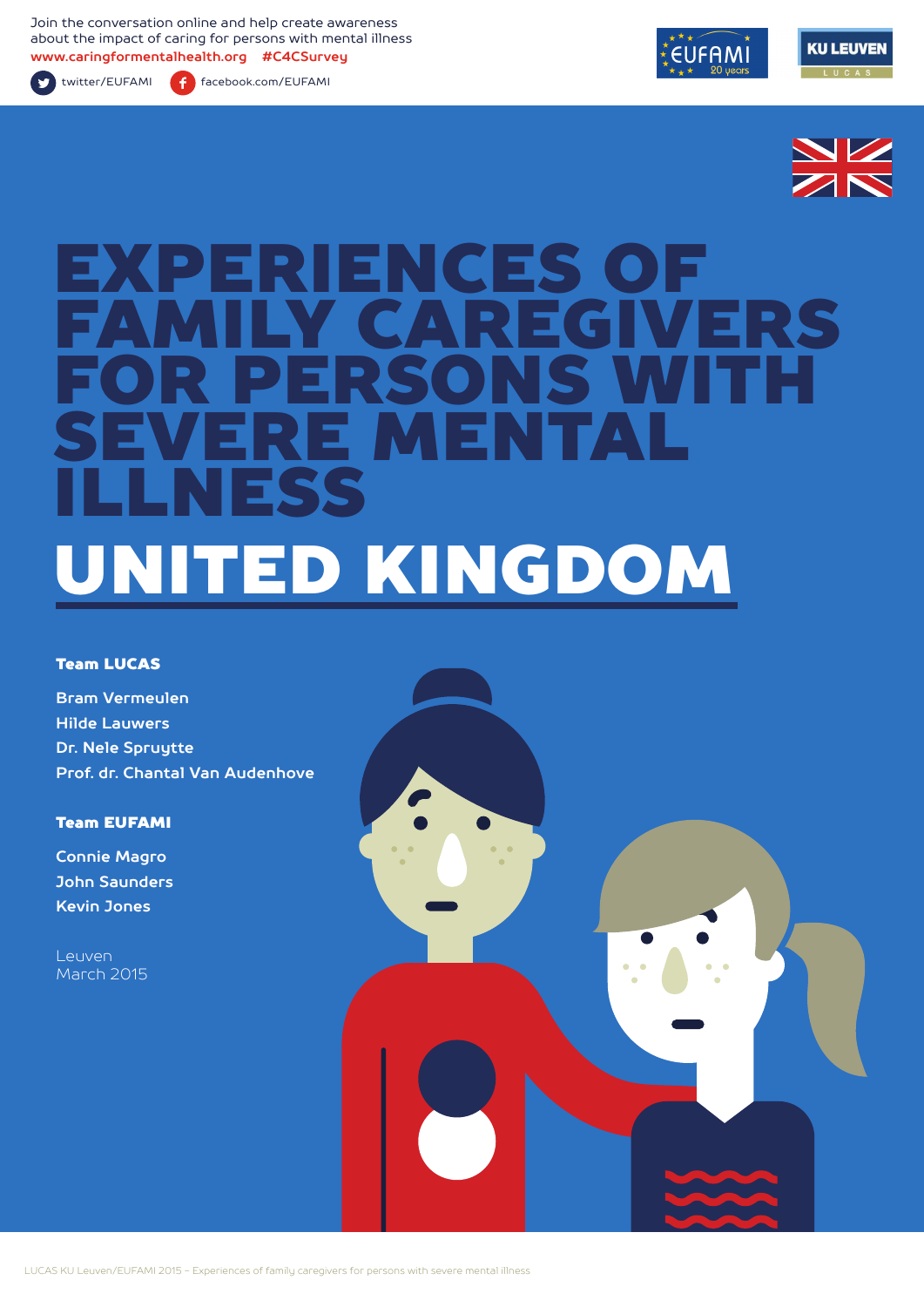#### EXPERIENCES OF FAMILY CAREGIVERS FOR *PERSONS WITH SEVERE MENTAL ILLNESS:* UNITED KINGDOM



### IN 2014, AN INTERNATIONAL WAS CARR **GET A CLEARER PICTURE OF** THE EXPERIENCES OF FAMILY CAREGIVERS FOR PERSONS WITH A **SEVERE MENTAL ILLNESS**



### The study aimed to clarify

- The burden and well-being
- $\blacksquare$  The satisfaction with professional support
- The need for additional support for family caregivers of persons with a severe mental illness

**LUCAS, the Centre for Care research and consultancy of the KU Leuven (University of Leuven), conducted the study in collaboration with the European Federation of Families of Persons with Mental Illness (EUFAMI). The study was a multi-site, cross-sectional survey undertaken in 22 countries (Australia, Austria, Belgium, Canada, Cyprus, Denmark, Finland, France, Germany, Greece, Ireland, Israel, Italy, Malta, Netherlands, Norway, Portugal, Russia, Spain, Sweden, Switzerland and UK). The survey consisted of an anonymous, self-completion questionnaire administered on paper, by email and online. Questionnaires were completed by 1,111 caregivers.** 

### We provide **country-specific** results for those countries with 46 respondents or more

- **1 Interpretation of country-specific findings**
- **2 Specific characteristics of the United Kingdom respondents**
- **3 Major challenges according to the United Kingdom respondents**
- **4 International comparison**
	- *a. Perceived stigma of family caregivers because they got in contact with professional help*
	- *b. Positive personal experiences of the carer*
	- *c. Good aspects of the relationship between carer and person being cared for*
- **5 Need for support according to United Kingdom**
- **respondents**
- **6 Full data**

*To download the full report or to obtain more information, please visit: www.eufami.org or www.kuleuven.be/lucas*

### Interpretation of country-specific findings

In the full report the total sample of family caregivers (N = 1,111) is reported. As indicated in the full report, it is important to be aware that this sample consists of family caregivers that are mainly associated with a family organisation. The results cannot be generalised for all family caregivers of persons with severe mental illness.

For the country reports, we urge extra caution in interpreting the results because of the low number of respondents. Statistical comparisons between countries or between specific countries and the global sample are difficult. It is not possible to infer strong conclusions on the situation in one specific country.

The aim of a country report is to promote discussion within a country and to generate ideas for further research, policy and practice actions. The results can be a trigger to set up a larger, representative study of family caregivers for persons with severe mental illness. They can help further hypothesis building and can inspire the formulation of new research questions or policy recommendations.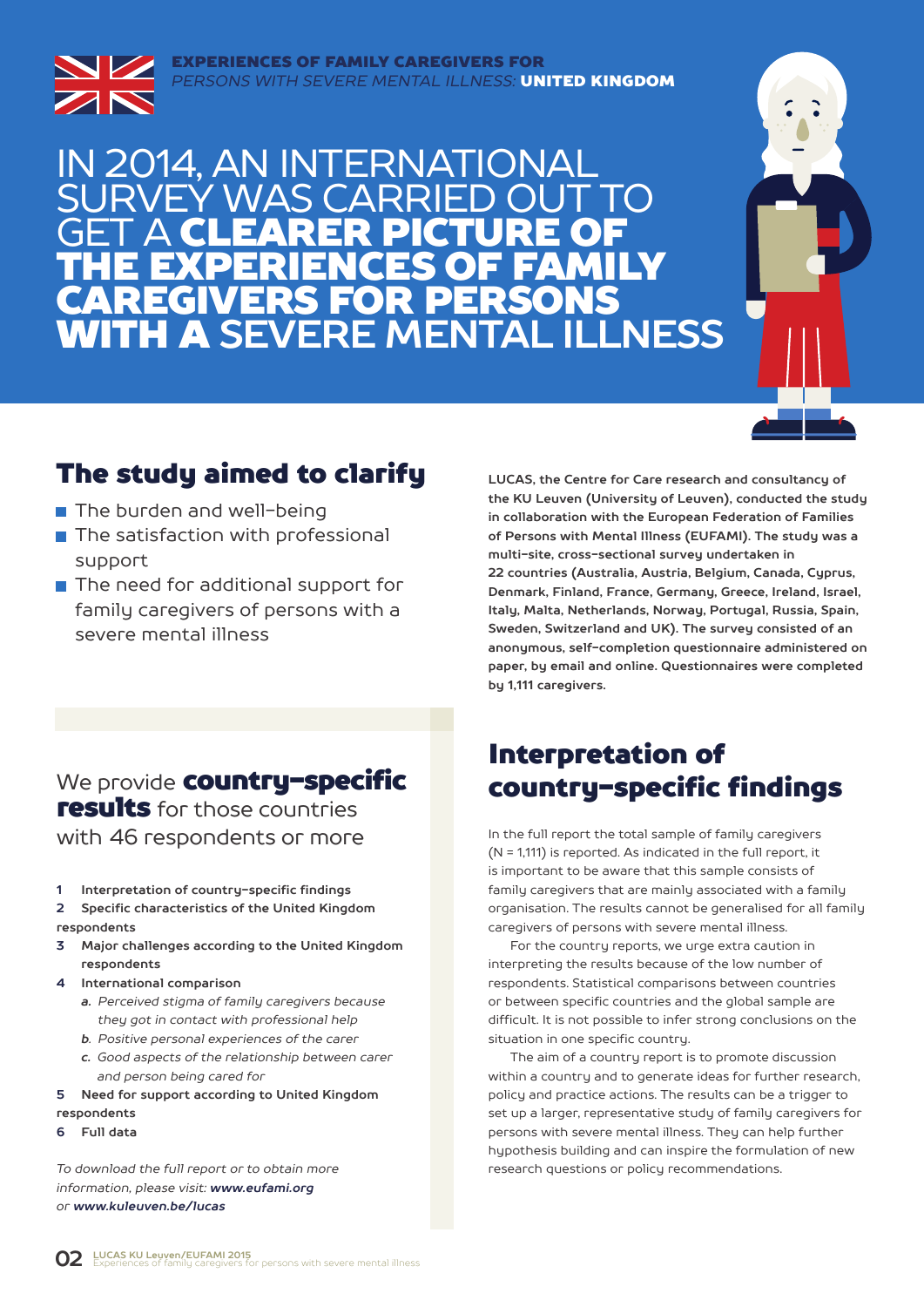### Specific characteristics of the United Kingdom respondents

This and previous research show that the burden on family caregivers is determined by the characteristics of the relationship, the condition of their illness, and the cohabitation with the family member with a severe mental illness. For this reason, we highlight the raw data on the distribution of the respondents for these three variables.

| <b>Relationship with patient 1</b> | $N = 71$ |
|------------------------------------|----------|
| Son/daughter                       | 51       |
| Partner/spouse                     | 9        |
| <b>Brother/sister</b>              | з        |
| Parent                             | 6        |
| <b>Friend</b>                      |          |
| Other                              | ∩        |

#### Illness/condition of patient 1

| (multiple responses possible)      |    |
|------------------------------------|----|
| Psychosis/schizophrenia            | 44 |
| Bi-polar disorder/manic depression | 14 |
| <b>Depression</b>                  | 12 |
| Anxiety                            | 11 |
| Other mental health problem        | 11 |
|                                    |    |

#### Living with patient 1

| <b>Yes</b>       | 21 |
|------------------|----|
| Some of the time |    |
| <b>No</b>        | 45 |

*Data are % based on valid responses*

### Major challenges according to the United Kingdom respondents

We selected the three highest and lowest scoring items of burden or dissatisfaction.<sup>1</sup>

**The respondents in the United Kingdom are** very dissatisfied with or worry very much about:

## **1** Caregivers' burden on their <u>well-being</u>: their<br><u>relationship</u> with the person they care for

*Question:* During the past four weeks, how concerned were you about the person you care for becoming too dependent on you in the future?

### Caregivers' general well-being: their role as a carer

*Question:* During the past four weeks, how concerned were you about not being able to plan for the future?

## S Caregivers' burden on general <u>well-being</u>:<br>the <u>safety of the person they care for</u>

*Question:* During the past four weeks, how concerned were you about the person you care for relapsing or deteriorating, such that it puts their safety at risk?

#### The respondents in the United Kingdom  $\left| \cdot \right|$  are very satisfied with or have very few worries about:

### 1 Caregivers' general well-being: stigma and discrimination

*Question:* During the past four weeks, how concerned were you about persons treating you differently because of the illness/ condition of the person you care for?

## Caregivers' satisfaction with support

**Question:** In general, how satisfied are you with the support you received from insurance companies?

### 3 Caregivers' general well-being: their emotional well-being

*Question:* During the past four weeks, how concerned were you about lack of sleep caused by the person you care for keeping you awake at night?

*1. Burden is defined as a combination of the answers 'quite a bit' and 'a lot' on the 5-point Likert Scale items. Dissatisfaction is defined in this study as a combination of the answers 'very dissatisfied' and 'somewhat dissatisfied' on the 5-point Likert Scale items. No burden and satisfaction are likewise defined in this study as a combination of respectively 'not at all' and 'a little', and 'somewhat satisfied' and 'very satisfied' on the 5-point Likert Scale items.*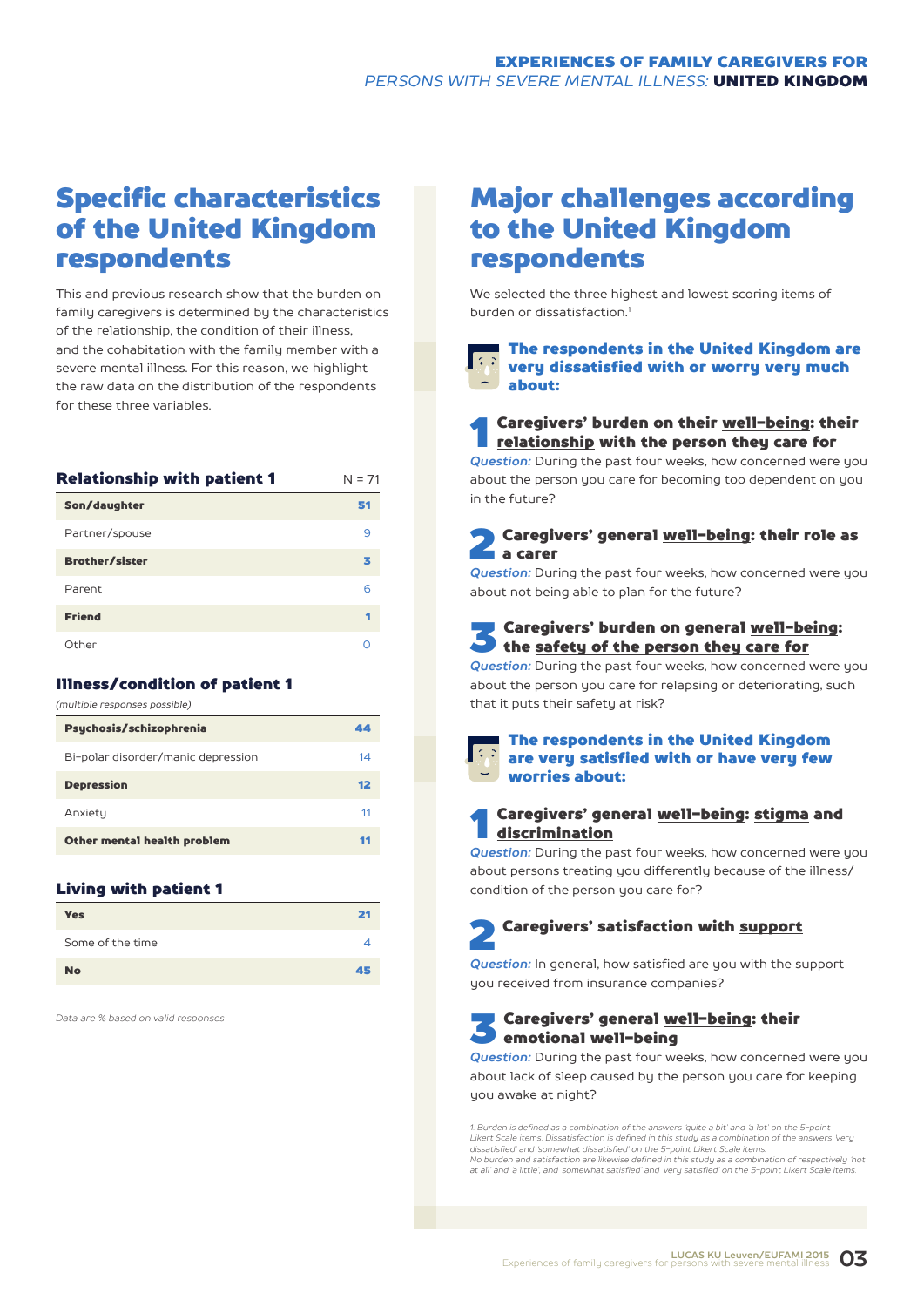

## INTERNATIONAL COMPARISON

### Perceived stigma of family caregivers because they got in contact with professional help

Mean scores on the perceived stigma scale, which consists of the following items:

- **I** I started to feel inferior
- **I sometimes started feeling useless**
- **I sometimes am ashamed of this**
- **I started feeling less capable than before**
- **I started doubting myself**



12.0

### Positive personal experiences of the carer

Mean scores on the positive personal experience scale, which consists of the following:

- **I have learnt more about myself**
- **I have contributed to others' understanding of the illness**
- **I have become more confident in dealing with others**
- **I have become more understanding of others with problems**
- **I have become closer to some members of my family**
- **I have become closer to friends**
- **I have met helpful persons**
- **I have discovered strengths in myself**

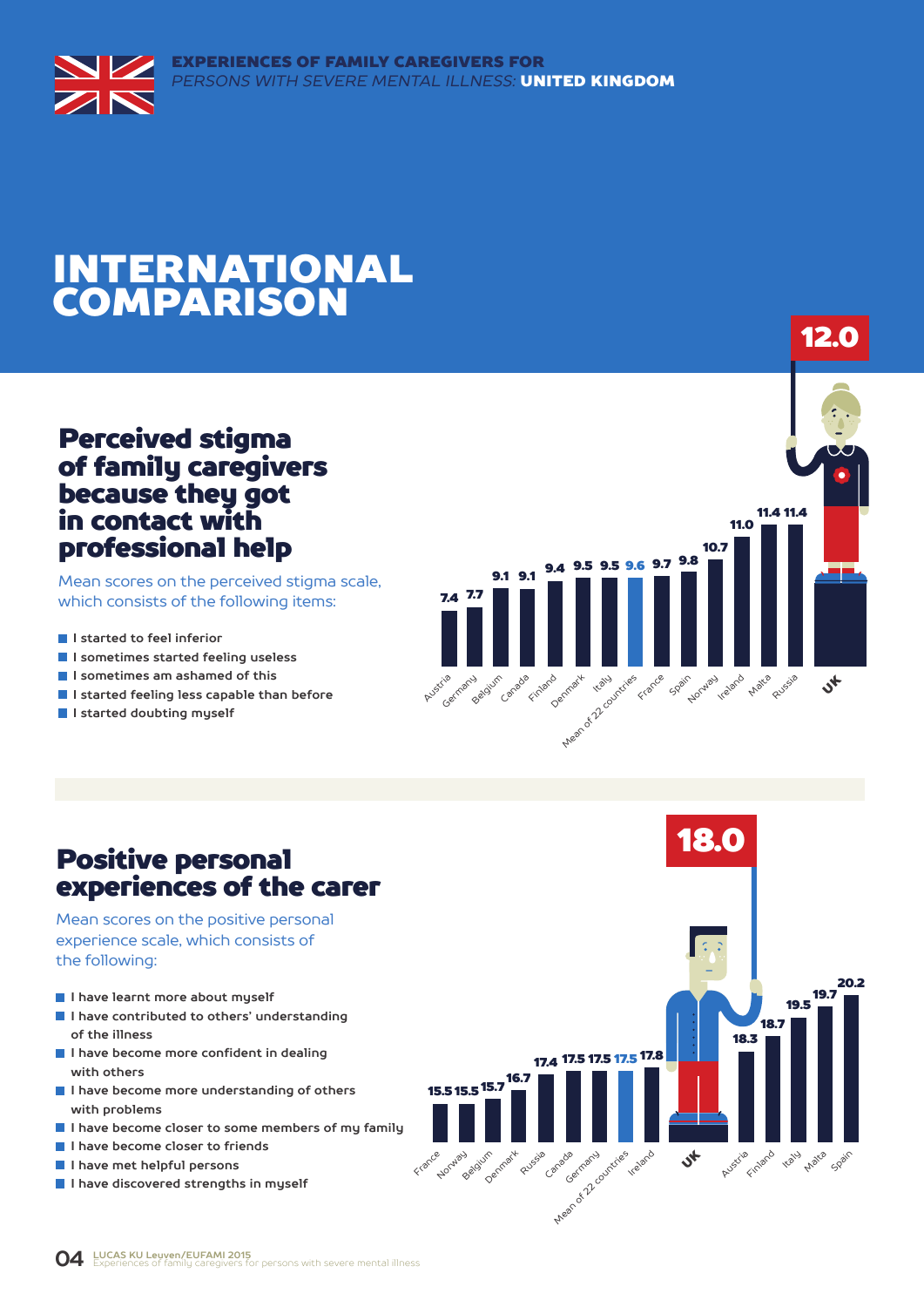### EXPERIENCES OF FAMILY CAREGIVERS FOR *PERSONS WITH SEVERE MENTAL ILLNESS:* UNITED KINGDOM

### Good aspects of the relationship between carer and person being cared for

Mean scores on the good aspects of the relationship scale, which consists of the following items:

- **I have contributed to his/her wellbeing**
- **That he/she makes a valuable contribution to the household**
- **That he/she has shown strengths in coping with his/her illness**
- **That he/she is good company**
- **I share some of his/her interests**
- **I feel useful in my relationship with him/her**



### Need of support according to respondents in the United Kingdom

Need for support for family caregivers of persons with severe mental illness in their role as a carer (N=71)



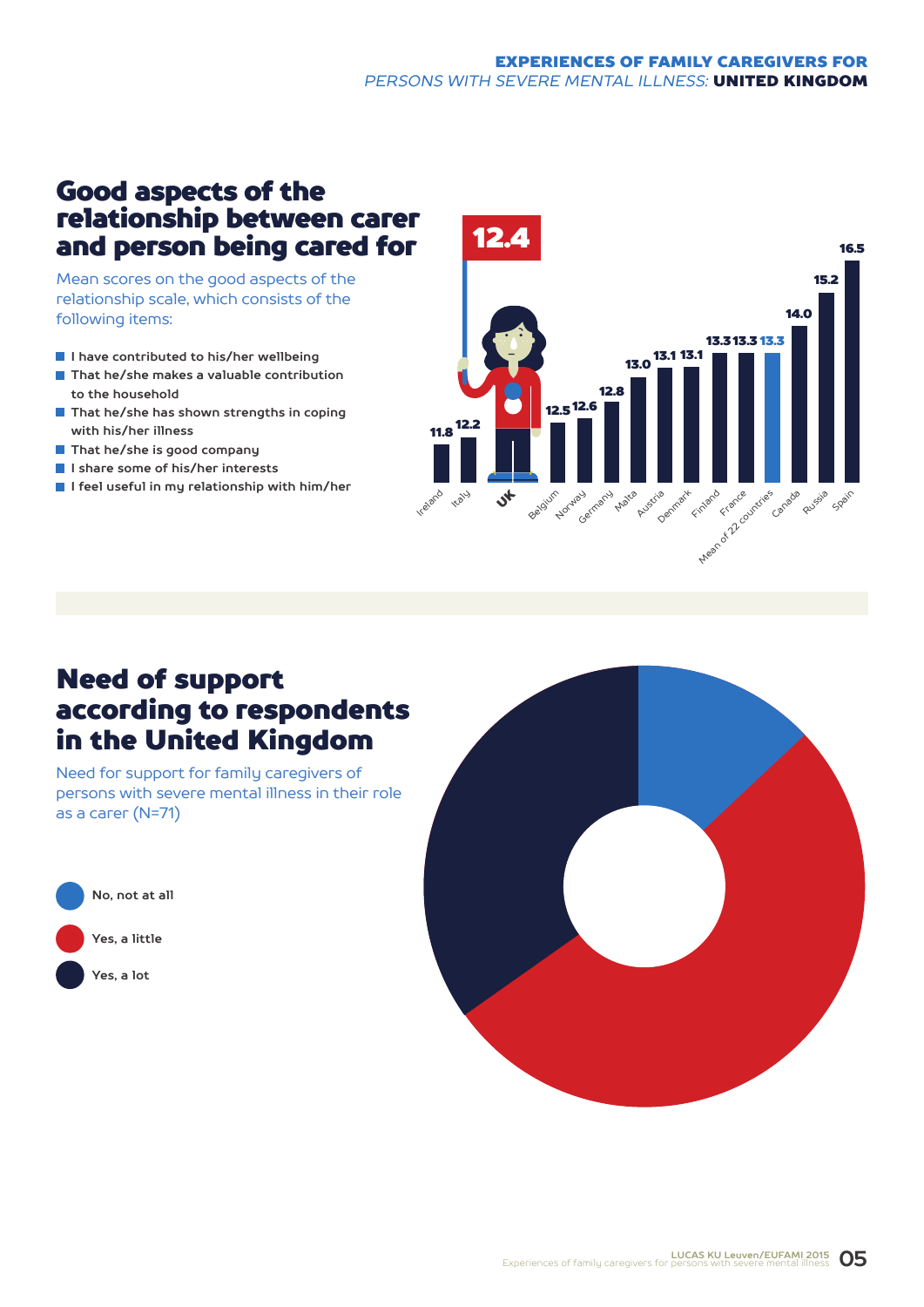## FULL DATA

### Socio-demographic and caregiving-related characteristics of family caregivers of persons with severe mental illness in the UK (N=71)

| Age (mean)                                    | 60             |
|-----------------------------------------------|----------------|
| Female                                        | 53             |
| <b>Male</b>                                   | 16             |
| <b>Employment status</b>                      |                |
| <b>Full-time</b>                              | 8              |
| Part-time                                     | 5              |
| Self-employed                                 | 6              |
| Unemployed                                    | $\overline{2}$ |
| <b>Retired</b>                                | 39             |
| Student                                       | $\overline{2}$ |
| Unable to work due to caring responsibilities | 6              |
| Unable to work due to ill-health/disability   | 1              |
| <b>Other</b>                                  | 1              |
|                                               |                |

#### Getting by

Getting by is (very) difficult 20

#### How many persons with a mental health problem do you currently care for?

|           | 56 |
|-----------|----|
| っ         | 13 |
| 3 Or more |    |

#### Living with patient 1

| <b>Yes</b>       | 21 |
|------------------|----|
| Some of the time |    |
| <b>No</b>        | 45 |

#### Relationship with patient 1

| Son/daughter          | 51 |
|-----------------------|----|
| Partner/spouse        | 9  |
| <b>Brother/sister</b> |    |
| Parent                | 6  |
| <b>Friend</b>         |    |
| Other                 |    |

#### Illness/condition of patient 1 *(multiple responses possible)*

| Psychosis/schizophrenia            | 44 |
|------------------------------------|----|
| Bi-polar disorder/manic depression | 14 |
| <b>Depression</b>                  | 12 |
| Anxiety                            | 11 |
| Other mental health problem        |    |

#### Time caring

| Hours spent looking after someone with a mental health<br>problem last week (mean)     | 29 |
|----------------------------------------------------------------------------------------|----|
| Years since first started taking care for someone<br>with mental health problem (mean) | 16 |

#### Role as a carer

| <b>Only caregiver</b>                               | 25 |
|-----------------------------------------------------|----|
| Main caregiver                                      | 21 |
| Sharing caring responsibilities equally with others | 19 |
| Someone else is the main caregiver                  | 5  |
| <b>Other</b>                                        |    |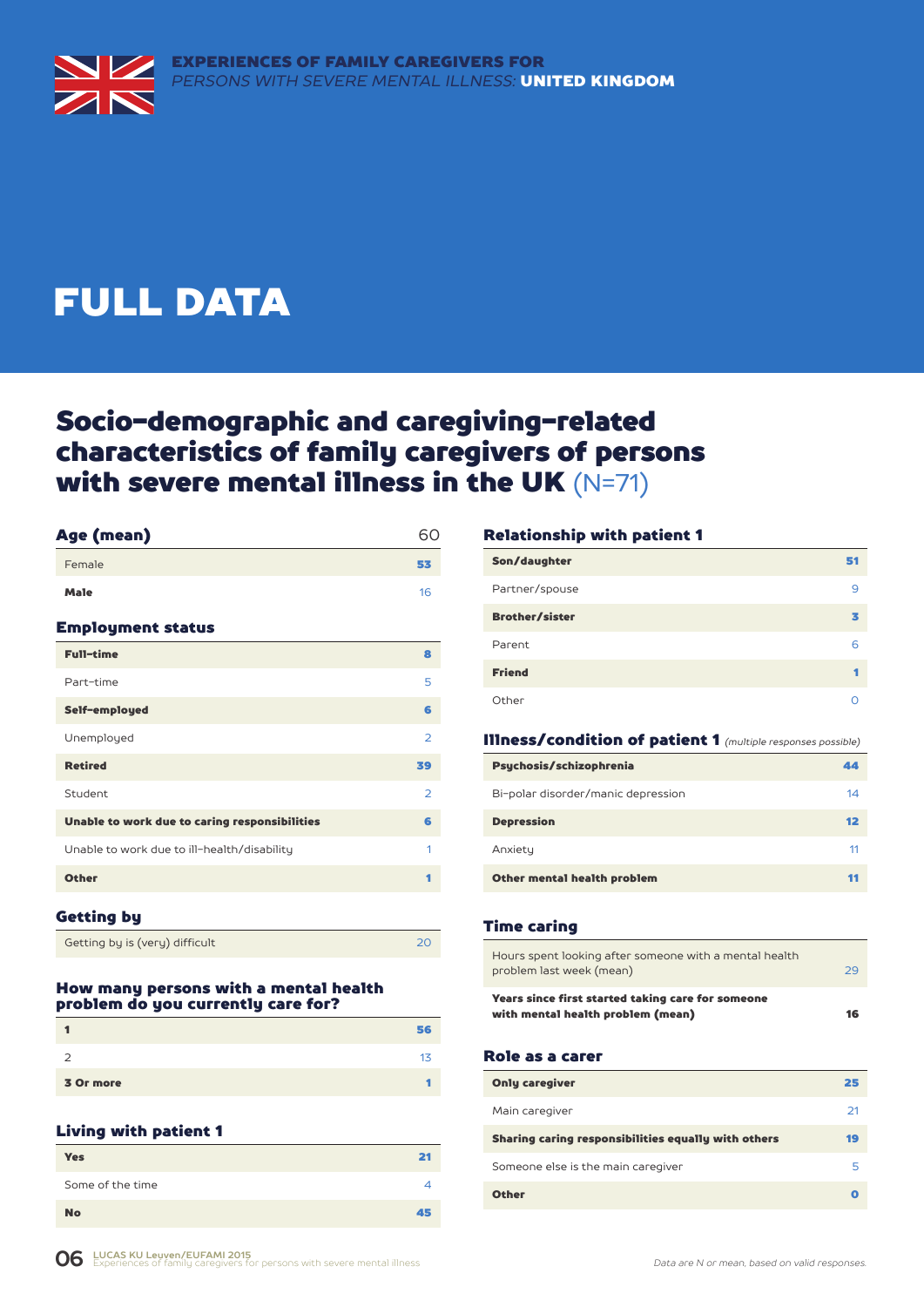### Experiences of family caregivers of persons with severe mental illness in the UK  $(N=71)$

| "During the past four weeks, how concerned were you about "                                                                                                                                                                               | 1 –             | $\overline{\mathbf{2}}$ | 3        | 4                     | $5+$                 |
|-------------------------------------------------------------------------------------------------------------------------------------------------------------------------------------------------------------------------------------------|-----------------|-------------------------|----------|-----------------------|----------------------|
| Your role as a carer                                                                                                                                                                                                                      |                 |                         |          |                       |                      |
| Not having enough time to yourself?                                                                                                                                                                                                       | 11              | 19                      | 17       | 11                    | 13                   |
| Having to put the needs of the person you care for ahead of your own needs?                                                                                                                                                               | 3               | 10 <sup>°</sup>         | 21       | 20                    | 16                   |
| Not being able to take a break from caring?                                                                                                                                                                                               | 12              | 15                      | 19       | 10                    | 13                   |
| Not being able to plan for the future?                                                                                                                                                                                                    | $\mathbf{1}$    | 10 <sup>°</sup>         | 15       | 17                    | 26                   |
| Not being able to continue caring due to reasons beyond your control?                                                                                                                                                                     | 16              | 9                       | 11       | 16                    | 18                   |
| Your relationship with the person you care for                                                                                                                                                                                            |                 |                         |          |                       |                      |
| Strains in your relationship with the person you care for?                                                                                                                                                                                | 6               | 14                      | 16       | 19                    | 16                   |
| The person you care for being too dependent on you at the moment?                                                                                                                                                                         | 5               | 7                       | 22       | 19                    | 17                   |
| The person you care for becoming too dependent on you in the future?                                                                                                                                                                      | 1               | 5                       | 18       | 24                    | 22                   |
| The person you care for saying things that upset you?                                                                                                                                                                                     | 13              | 14                      | 12       | 13                    | 18                   |
| Feeling irritable with the person you care for?                                                                                                                                                                                           | 8               | 18                      | 17       | 15                    | 12                   |
| Reaching "breaking point", where you feel you cannot carry on with things as they are?                                                                                                                                                    | 17              | 13                      | 16       | 16                    | 8                    |
| Your relationship with family and friends                                                                                                                                                                                                 |                 |                         |          |                       |                      |
| Strain in your relationship with family and friends, because of your caring responsibilities?<br>"Drifting apart" from family and friends, because your caring responsibilities limit the time<br>available to keep in contact with them? | 10              | 21                      | 15       | 18                    | 7                    |
|                                                                                                                                                                                                                                           | 15              | 17                      | 17       | 13                    | 8                    |
| Feeling isolated and lonely because of the situation you are in?<br>Not getting the support you need from family and friends?                                                                                                             | 20<br>20        | 14<br>12                | 11<br>18 | 15<br>12 <sup>2</sup> | 10<br>$\overline{7}$ |
| <b>Your financial situation</b>                                                                                                                                                                                                           |                 |                         |          |                       |                      |
| <b>Your own financial situation?</b>                                                                                                                                                                                                      | 26              | 19                      | 5        | 13                    | 8                    |
| The financial situation of the person you care for?                                                                                                                                                                                       | 10 <sup>°</sup> | 11                      | 16       | 10                    | 24                   |
| Having to cover extra costs of caring?                                                                                                                                                                                                    | 21              | 20                      | 7        | 11                    | $12 \overline{ }$    |
| Your physical health situation                                                                                                                                                                                                            |                 |                         |          |                       |                      |
| Your own physical health?                                                                                                                                                                                                                 | 8               | 20                      | 15       | 19                    | 9                    |
| Your caring role making your physical health worse?                                                                                                                                                                                       | 9               | 19                      | 14       | 20                    | 9                    |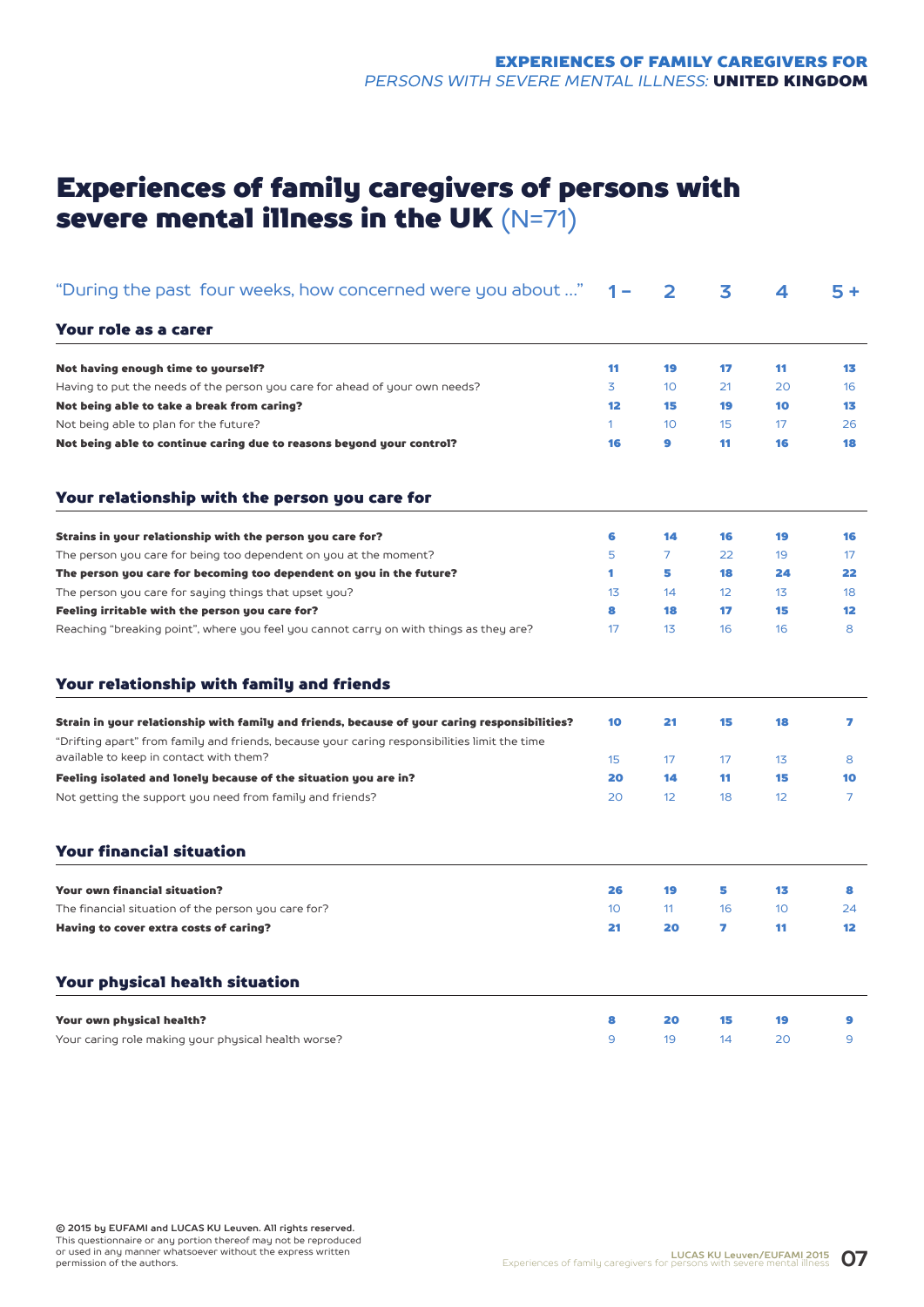### EXPERIENCES OF FAMILY CAREGIVERS FOR

*PERSONS WITH SEVERE MENTAL ILLNESS:* UNITED KINGDOM

### Experiences of family caregivers of persons with

| severe mental illness in the UK $(N=71)$ - continued                                          |                 |                 |    |    |                 |
|-----------------------------------------------------------------------------------------------|-----------------|-----------------|----|----|-----------------|
|                                                                                               |                 | $\mathbf{z}$    | 3  | 4  | $5+$            |
| Your emotional well-being                                                                     |                 |                 |    |    |                 |
| Being unable to cope with the "constant anxiety" of caring?                                   | 6               | 13              | 19 | 22 | 11              |
| Feeling depressed?                                                                            | 12 <sup>2</sup> | 18              | 12 | 19 | 10 <sup>°</sup> |
| Being unable to see anything positive in your life?                                           | 19              | 11              | 21 | 10 | 10              |
| Lack of sleep brought about through worry or stress?                                          | 15              | 17              | 9  | 17 | 1 <sub>3</sub>  |
| Lack of sleep caused by the person you care for keeping you awake at night?                   | 40              | 10              | 7  | 6  | 6               |
| Feeling so exhausted that you cannot function properly?                                       | 24              | 14              | 15 | 11 | 5               |
| <b>Stigma and discrimination</b>                                                              |                 |                 |    |    |                 |
| Persons treating you differently because of the illness/condition of the person you care for? | 20              | 26              | 13 | 7  | 4               |
|                                                                                               |                 |                 |    |    |                 |
| Safety 'How concerned were you about the person you care for'                                 |                 |                 |    |    |                 |
| Accidentally doing something that puts you at risk?                                           | 32              | 14              | 6  | 8  | 9               |
| Being aggressive or threatening towards you?                                                  | 26              | 12 <sup>°</sup> | 13 | 11 | 8               |
| <b>Harming themselves?</b>                                                                    | 20              | 19              | 11 | 13 | 7               |
| Getting themselves into dangerous situations?                                                 | 12 <sup>2</sup> | 14              | 18 | 14 | $1\overline{5}$ |

*Data are N, based on valid responses.*

*All items use the same 5-point Likert Scale (1= not at all, 2= a little, 3= moderately, 4= quite a bit, 5= a lot). All items start with "During the past four weeks, how concerned were you about …".*

### Satisfaction with professional support of family caregivers of persons with severe mental illness in the UK  $(N=71)$

| "In general, how satisfied are you with "                                                                                                      |    |    | 3               | 4  | 5+             |
|------------------------------------------------------------------------------------------------------------------------------------------------|----|----|-----------------|----|----------------|
| Information and advice for carers                                                                                                              |    |    |                 |    |                |
| That you have enough information about the condition/illness of the person you<br>care for to enable you to feel confident in caring for them? | 9  | 21 | 14              | 16 | 11             |
| That you have enough information about how their condition/illness is likely to<br>develop in the longer-term?                                 | 20 | 22 | $\overline{7}$  | 17 | 5              |
| That you can get whatever information you need when you need it?                                                                               | 18 | 16 | 16              | 13 | 8              |
| With how easy it is to understand the information you have?                                                                                    | 5  | 14 | 14              | 27 | 11             |
| With the amount of advice available to you?                                                                                                    | 16 | 21 | 13              | 10 | 11             |
| That you are clear about who to go to for the information and advice you need?                                                                 | 16 | 16 | 14              | 16 | 9              |
| That you are clear about who to contact if there is an emergency and you need                                                                  |    |    |                 |    |                |
| help right away?                                                                                                                               | 18 | 14 | 11              | 17 | 11             |
| That you are clear about who to call if you have a routine inquiry?                                                                            | 15 | 14 | 10 <sup>°</sup> | 19 | 1 <sub>3</sub> |